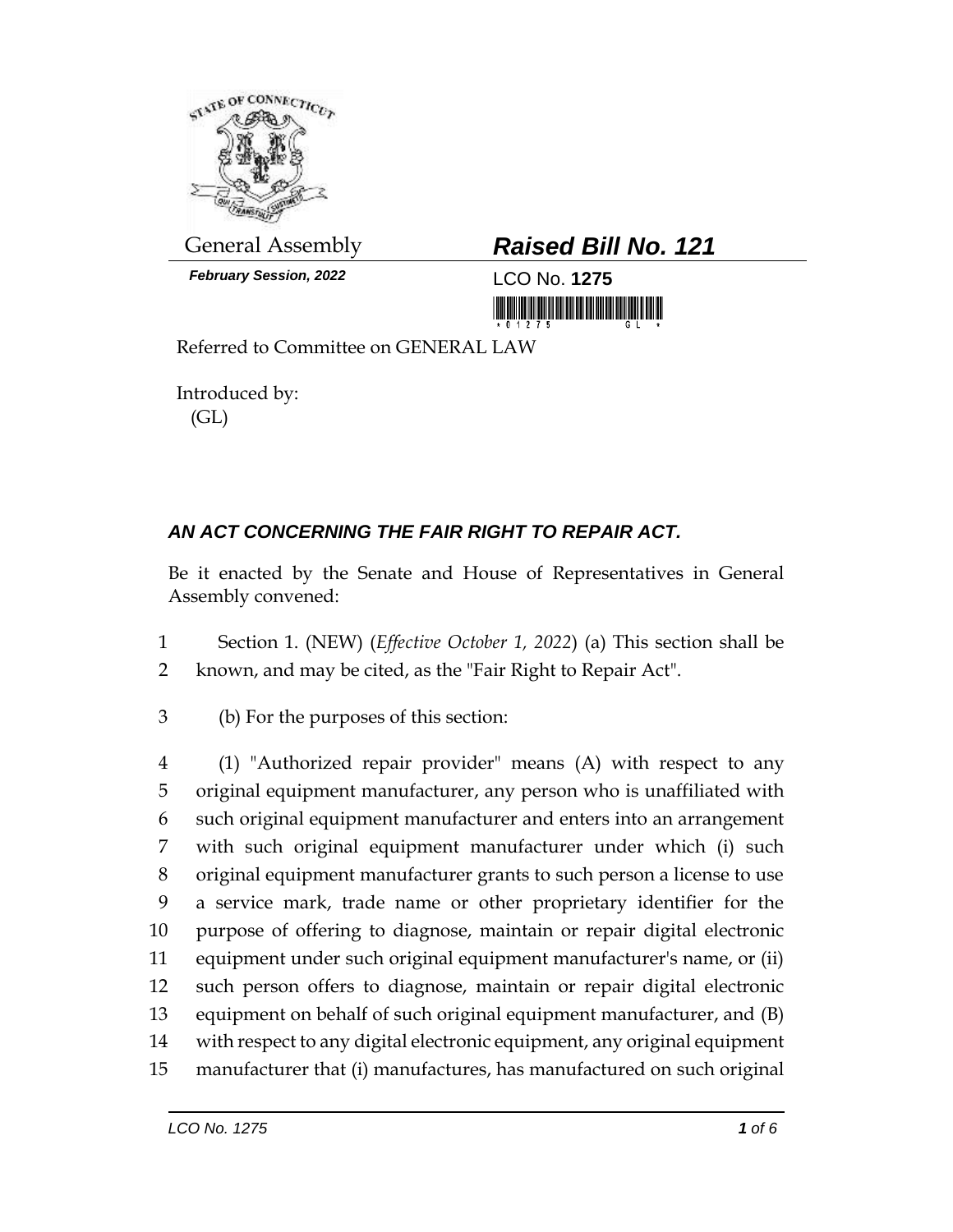equipment manufacturer's behalf, sells or supplies such digital electronic equipment and offers to diagnose, maintain or repair such digital electronic equipment, and (ii) does not enter into an arrangement with any unaffiliated person as described in subparagraph (A) of this subdivision for the purpose of diagnosing, maintaining or repairing such digital electronic equipment.

 (2) "Digital electronic equipment" means any product that, in whole or in part, requires digital electronics that are embedded in, or attached to, such product in order for such product to fully function.

 (3) "Documentation" means any diagram, manual, password, reporting output, schematic, security code, service code description or other information that is used to diagnose, maintain or repair digital electronic equipment and any update to such diagram, manual, password, reporting output, schematic, security code, service code description or other information.

 (4) "Fair and reasonable terms" means (A) terms that (i) enable a person to obtain from an original equipment manufacturer any documentation, part or tool at a price, and subject to conditions, that are equivalent to the most favorable price at, and conditions under, which the original equipment manufacturer offers such documentation, part or tool to an authorized repair provider (I) including any discount, convenient and timely means of delivery, means of enabling fully restored and updated functionality, rebate, right of use and other incentive or preference such original equipment manufacturer may offer to an authorized repair provider, and (II) excluding any additional burden, cost or impediment such original equipment manufacturer may otherwise impose on an independent repair provider or owner, and (ii) are not conditioned on the existence of an arrangement described in subparagraph (A) of subdivision (1) of this subsection, and (B) with respect to any documentation, including, but not limited to, any updates to such documentation, terms that (i) satisfy the criteria set forth in subparagraph (A) of this subdivision, and (ii) do not impose any cost for such documentation except for the actual and reasonable cost of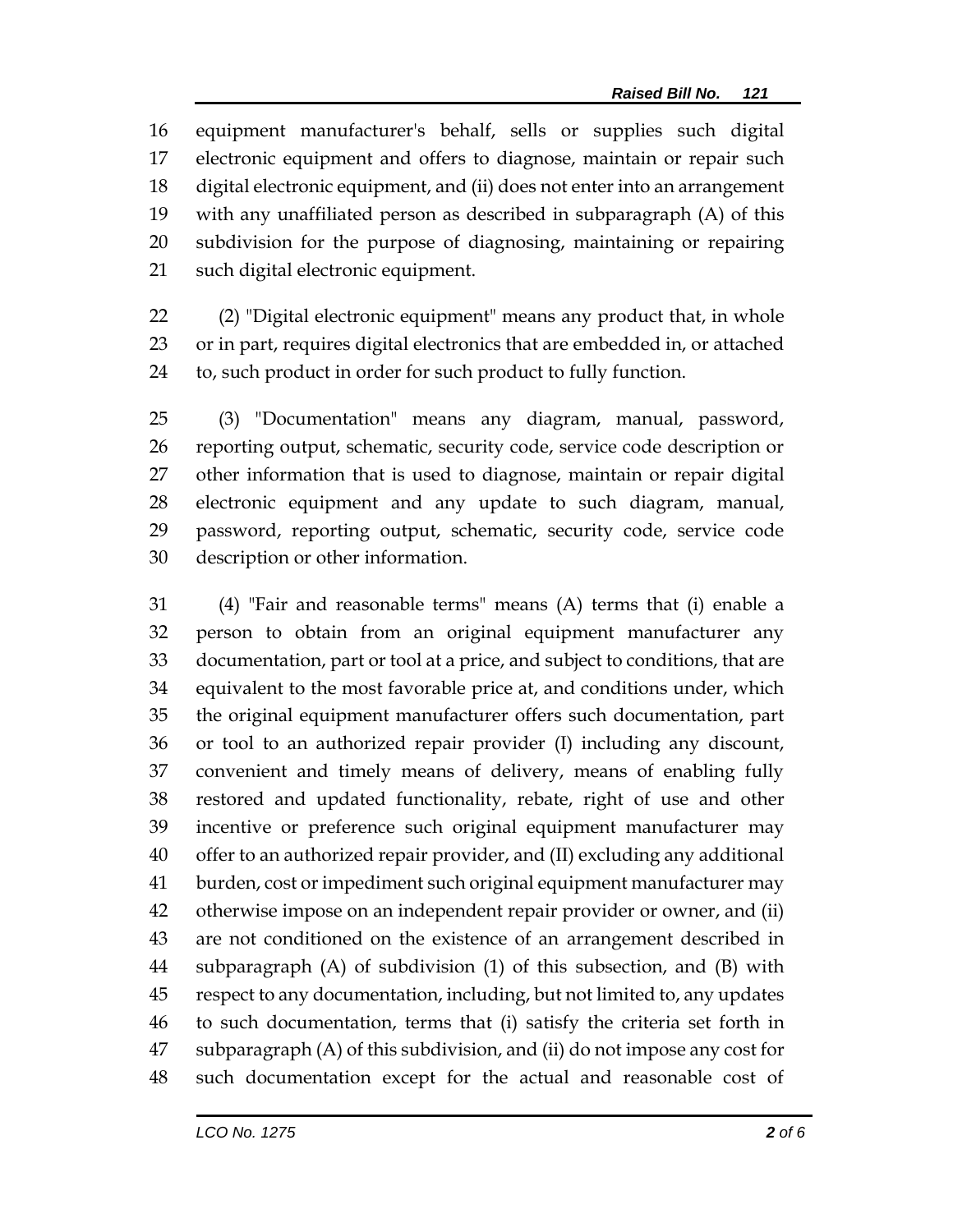preparing and providing such documentation if such documentation is provided in printed form.

 (5) "Independent repair provider" means (A) any original equipment manufacturer operating in this state that diagnoses, maintains or repairs any digital electronic equipment that such original equipment manufacturer did not manufacture, have manufactured on such original equipment manufacturer's behalf, sell or supply, and (B) any person (i) operating in this state who is not an original equipment manufacturer, (ii) who diagnoses, maintains or repairs any digital electronic equipment, and (iii) who has not entered into an arrangement with an original equipment manufacturer as described in subparagraph (A) of subdivision (1) of this subsection, and is unaffiliated with any person who has entered into such an arrangement, with respect to the digital electronic equipment being diagnosed, maintained or repaired.

 (6) "Motor home" has the same meaning as provided in section 14-1 of the general statutes.

 (7) (A) "Motor vehicle" means any vehicle that (i) is designed to transport individuals or property on highways or streets, and (ii) the motor vehicle manufacturer has certified satisfies all applicable state and federal emissions standards, safety standards and other requirements for distribution or sale in the United States.

 (B) "Motor vehicle" does not include any motor home, motorcycle or recreational vehicle.

 (8) "Motor vehicle equipment manufacturer" means any legal entity that is engaged in the business of manufacturing or supplying components that are used to maintain, manufacture or repair any motor vehicle.

 (9) "Motor vehicle manufacturer" means any legal entity that is engaged in the business of assembling or manufacturing new motor vehicles.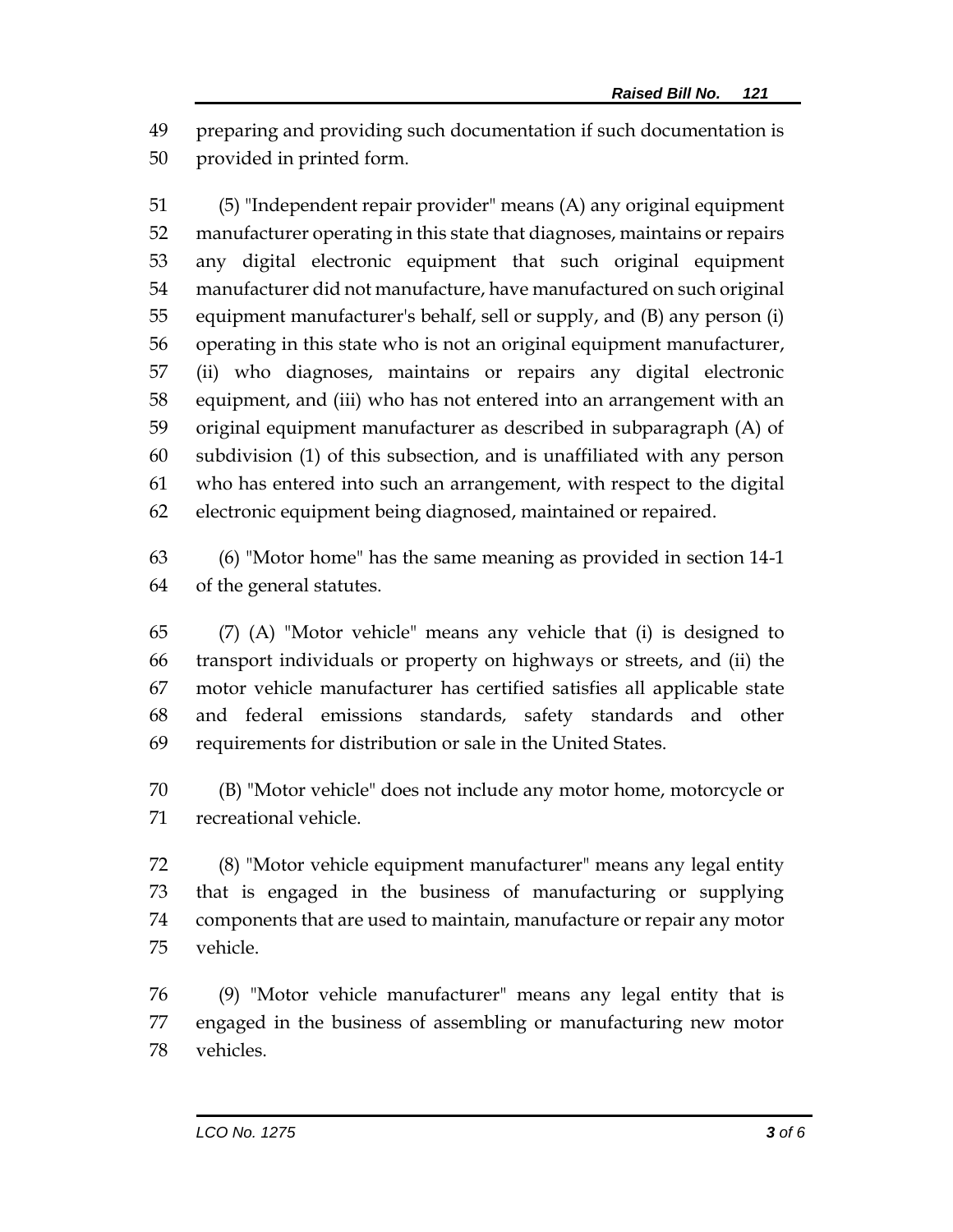(10) "Motorcycle" has the same meaning as provided in section 14-1 of the general statutes.

 (11) "New motor vehicle dealer" means any new motor vehicle dealer that (A) is licensed under section 14-52 of the general statutes, and (B) leases or sells motor vehicles, and diagnoses, maintains or repairs motor vehicles, pursuant to a franchise agreement.

 (12) "Original equipment manufacturer" means any legal entity that (A) manufactures, or has manufactured on such entity's behalf, any new digital electronic equipment or parts of such digital electronic equipment, and (B) is engaged in the business of leasing, selling or otherwise supplying such digital electronic equipment to other persons.

 (13) "Owner" means any person who owns or leases any digital electronic equipment that was purchased, or is used, in this state.

 (14) "Part" means any new or used component of any digital electronic equipment that the original equipment manufacturer of such digital electronic equipment makes available, or that is made available to such original equipment manufacturer, to maintain or repair such digital electronic equipment.

 (15) "Person" means any individual, association, business, corporation, firm, limited liability company, organization, partnership, trust or other legal entity.

 (16) "Recreational vehicle" has the same meaning as provided in section 14-1 of the general statutes.

 (17) "Tool" means any hardware implement, software program or other apparatus used to diagnose, maintain or repair any digital electronic equipment, including, but not limited to, any software or other mechanism that calibrates functionality, pairs, programs or provisions any part or performs any other function necessary to return such digital electronic equipment to its fully functional condition.

(18) "Trade secret" has the same meaning as provided in 18 USC 1839.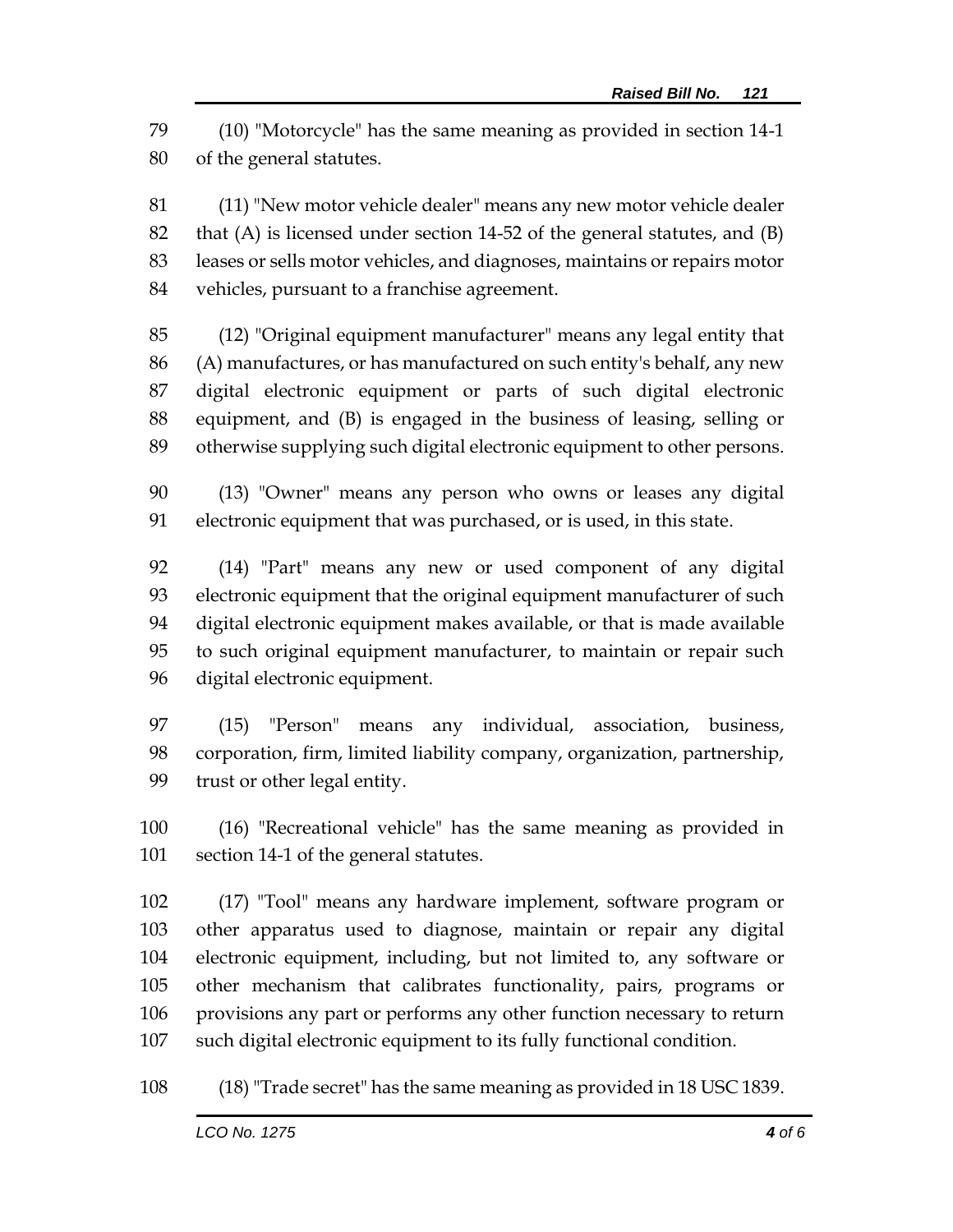(c) (1) (A) Except as provided in subparagraph (B) of this subdivision, each original equipment manufacturer shall make available to independent repair providers and owners, on fair and reasonable terms, documentation, parts and tools for the purpose of enabling independent repair providers and owners to diagnose, maintain and repair the digital electronic equipment and parts that such original equipment manufacturer manufactures, has manufactured on such original equipment manufacturer's behalf, sells or otherwise supplies.

 (B) Nothing in subparagraph (A) of this subdivision shall be construed to require any original equipment manufacturer to make available any part that is no longer available to such original equipment manufacturer.

 (2) If any digital electronic equipment contains any electronic security lock or other security related function, the original equipment manufacturer of such digital electronic equipment shall, on fair and reasonable terms, make available to the owner of, and any independent repair provider engaged to diagnose, maintain or repair, such digital electronic equipment, any special documentation, tool or part that is necessary to disable and reset such lock or function.

(d) Nothing in this section shall be construed to:

 (1) Require any original equipment manufacturer to disclose any trade secret to any owner or independent repair provider unless such disclosure is necessary to provide any documentation, part or tool on fair and reasonable terms as required under subsection (c) of this section;

 (2) Alter the terms of any arrangement described in subparagraph (A) of subdivision (1) of subsection (b) of this section, including, but not limited to, any arrangement between an authorized repair provider and an original equipment manufacturer that calls for the authorized repair provider to perform any repair on behalf of the original equipment manufacturer pursuant to a warranty or following a recall, that is in effect on October 1, 2022, except that any provision in such an